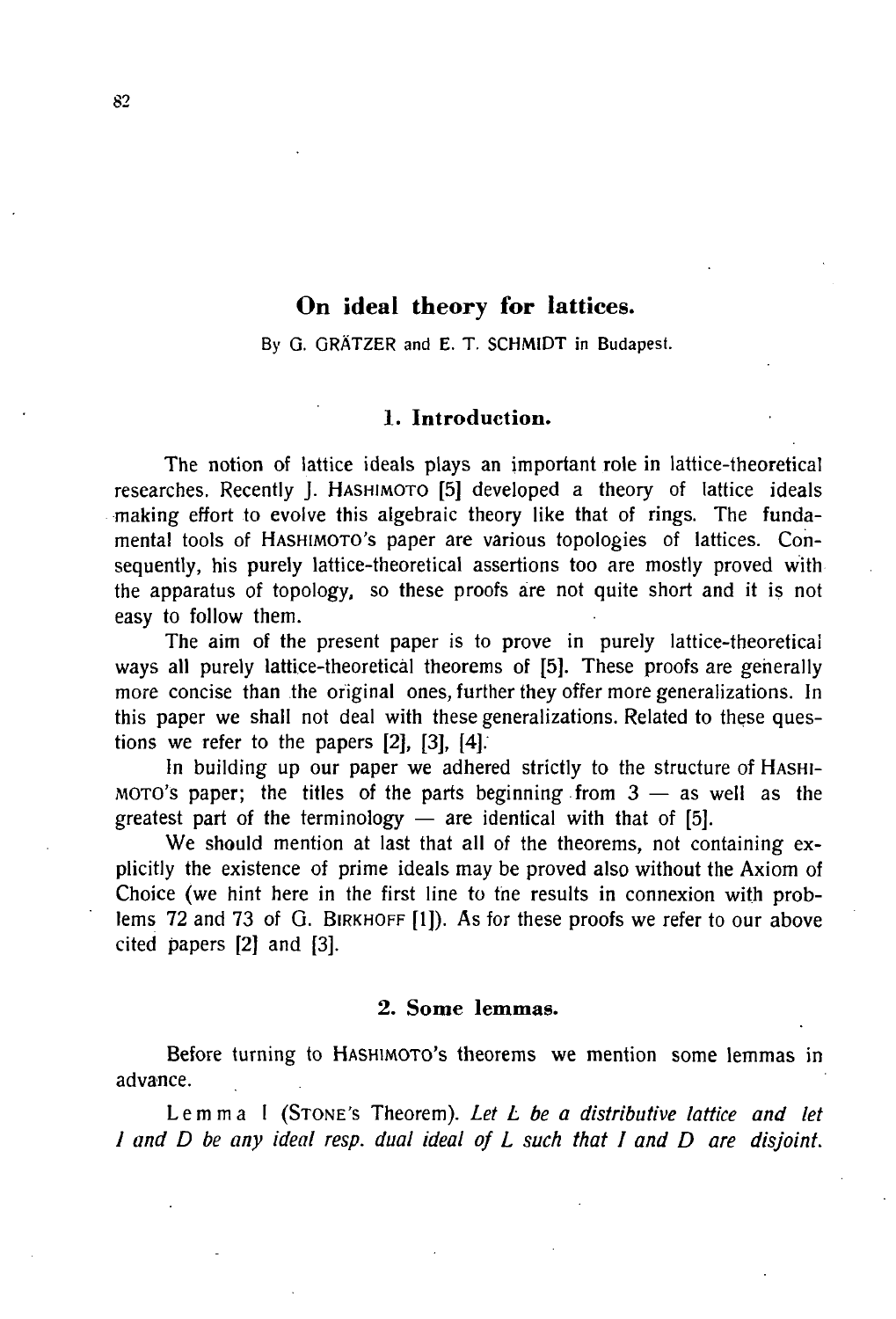*Among the ideals which are disjoint to D and contain 1 every maximal one*   $is$  *prime.*<sup>1</sup> $)$ 

The proof of this lemma runs along the same lines as the proof of the original assertion of STONE (see e. g. [1], p. 160).

Lemm a II. *Let L be a distributive lattice. If the meet and the join of the ideals I and J are principal ideals, then I and J are principal ideals too.* 

Proof. Let  $I \cup I = (a]$  and  $I \cap I = (b]$ . It follows from the distributivity of *L* ([1], pp. 140 $\overline{1}$ 141) that for some x, y $\in$ *I* and  $u, z \in$ *J, x* $\cup z = a$  and  $y \cap u = b$ . It is easy to check that  $(x \cup y) \cup (z \cup u) = a$  and  $(x \cup y) \cap (z \cup u) = b$ . We assert  $I = (x \cup y)$  and  $I = (z \cup u)$ . If we had e.g.  $I = (x \cup y)$ , then there would exist in *I* an element *w* such that  $x \cup y \leq w$ . But then  $w \cup (z \cup u) = a$ and  $W \cap (z \cup u) = b$ , that is,  $z \cup u$  has two relative complements in the interval [b, a], namely  $x \cup y$  and w. It is well known that in a distributive lattice any element cannot have in every interval more than one relative complement, which contradicts the fact proved above and completes the proof of this lemma.

Lemm a III. *Let L' be any homomorphic image of the lattice L and P' a prime ideal of L'. The complete inverse image of P' in L is a prime ideal.* 

Proof . Let *P* be the complete inverse image of *P';* evidently, *P* is an ideal. We prove that P is prime. Let us suppose that  $x, y \notin P$ , yet  $x \cap y \in P$ . Then, if we denote by x' and y' the homomorphic image of x and *y*, respectively, we get that  $x'$  and  $y'$  are not in  $P'$ , for  $P$  is the complete inverse image of P'. Furthermore,  $x' \cap y' = (x \cap y)' \in P'$ , contradicting the assumption that *P'* is a prime ideal. Thus the proof is completed.

#### **3. Possibility of factorization.**

By a *representation* of a lattice *L* we mean here a homomorphism of *L* onto a distributive lattice. (This definition is not the same as, but is equivalent to, that of [5].)

Theore m I (Theorem 2.1 of [5]). *The following assertions concerning an ideal I of a lattice L are equivalent:* 

<sup>&</sup>lt;sup>1</sup>) This is a somewhat generalized form of STONE's Theorem, namely STONE restricts himself to the case when the dual ideal *D* is principal. The above form of the theorem has the advantage that every prime ideal P may be constructed in such a way (with  $I = P$ and  $D = L - P$ ), while originally only the completely meet-irreducible prime ideals could be constructed (as it is an easy consequence of a result of G. BIRKHOFF and O. FRINK).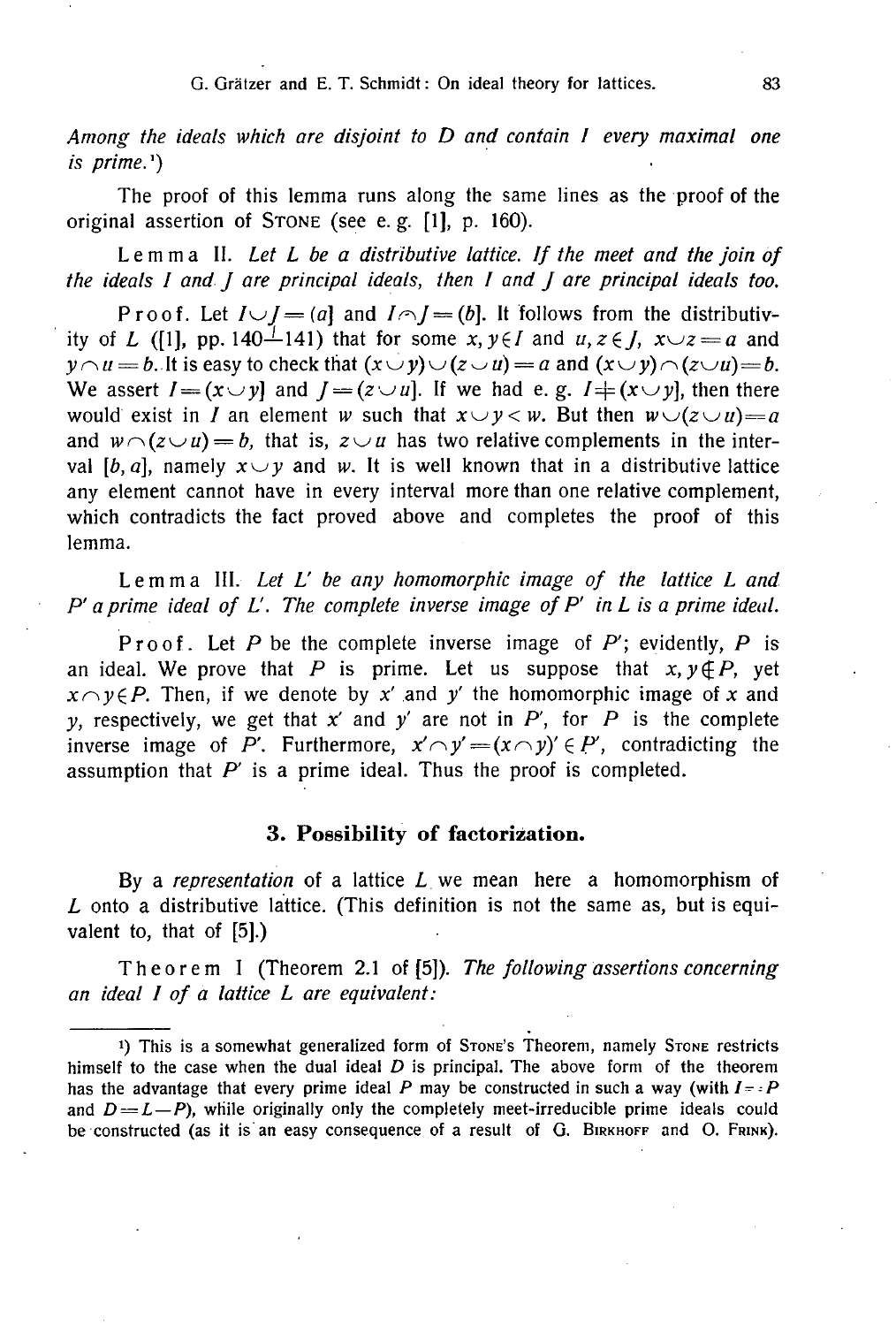*(1) I is the intersection of the prime ideals which contain it; in other words, I is the product of all its prime ideal divisors;* 

**( 2 )** *I is the kernel of some representation.* 

Proof. Firstly we verify that  $(1)$  implies  $(2)$ . Let *I* be the intersection of all prime ideals which contain it,  $I = \Lambda P_a$ . There exists to every prime ideal  $P_\alpha$  a congruence relation  $\Theta_\alpha$  with the property that<sup>2</sup>)  $L(\Theta_\alpha) \cong 2$  and  $P_a$  is a congruence class under  $\Theta_a$ . Obviously, the kernel of the congruence relation  $\Theta = \Lambda \Theta_a$  is *I*. Hence it remains to prove that  $\Theta$  is a representation, i. e. that  $x \cup (\nu \cap z) \equiv (x \cup \nu) \cap (x \cup z)$  ( $\Theta$ ). But this is evident, for  $a \equiv b(\Theta)$ if and only if  $a \equiv b(\Theta_{\alpha})$  for all  $\alpha$ .<sup>3</sup>)

On the other hand, let *I* be the kernel of a representation  $\Theta$ . The lattice  $L(\Theta)$ is distributive and has zero element. Using Lemma I, for all  $0 \neq a \in L(\Theta)$  we may construct in  $L(\Theta)$  a prime ideal which is disjoint to the dual ideal [a]. The meet of these prime ideals is the zero of  $L(\Theta)$ . *I* being the complete inverse image of the zero of  $L(\Theta)$ , the intersection of the complete inverse images of all above constructed prime ideals is I. By Lemma III, the complete inverse image of a prime ideal is again a prime ideal, so we get that  $I$  is the intersection of prime ideals. Qu. e. d.

*Corollary 1. Every ideal of a distributive lattice is the product of all its prime ideal divisors.* 

Corollar y 2. *Every maximal ideal of a distributive lattice is prime.* 

(As a matter of fact these Corollaries are immediate consequences already of Lemma I, for any ideal / of the distributive lattice *L* is the meet of all  $P_a$ ,  $a \notin I$ , if  $P_a$  is defined as a maximal ideal with  $P_a \supseteq I$ ,  $a \notin P_a$ ; by Lemma I any  $P_a$  is prime, hence the assertion follows.) Now we prove the converse of Corollary 1 of Theorem I.

Theore m II (Theorem 2.2 of [5]). *Each of the following conditions is necessary and sufficient in order that a lattice L be distributive:* 

*(1) every ideal of L is the intersection of the prime ideals which contain it;* 

(2) *every principal ideal of L is the intersection of the prime ideals which contain it;* 

(3) *every ideal of L is the kernel of some homomorphism;* 

(4) *every principal ideal of L is the kernel of some homomorphism.* 

3) See [1], pp. 23—24.

<sup>&</sup>lt;sup>2</sup>) *L* ( $\Theta$ ) denotes the homomorphic image of *L* induced by  $\Theta$ ; 2 is the lattice of two elements. It is evident that in §§2—4 the whole lattice is considered as a prime ideal, but in §§5—9 it is not.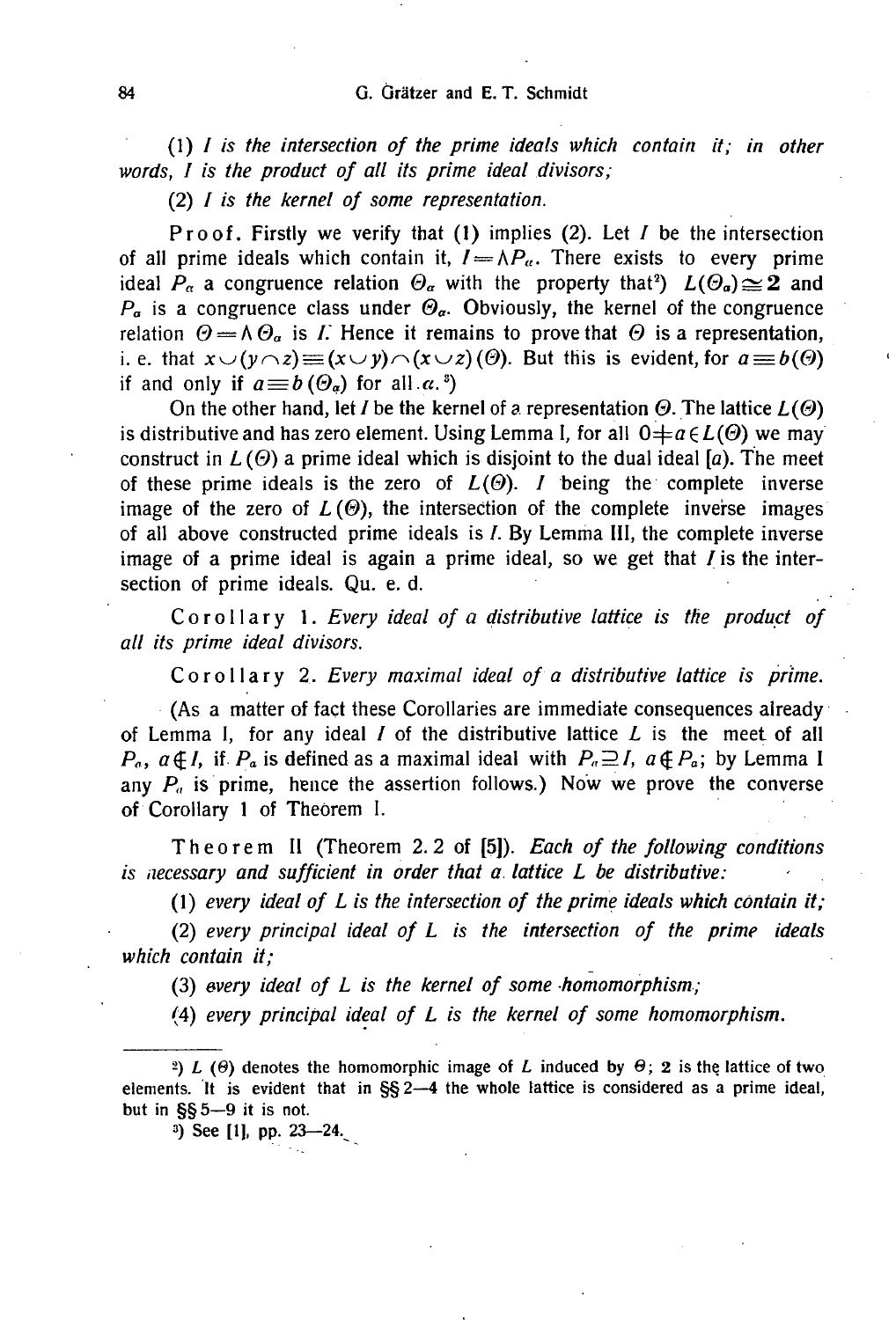Proof. With respect to Theorem I and to its Corollary 1, we need only prove that (4) implies the distruhitivity of *L.* If (4) is valid in *L,* but *L* is not distributive, then the latter fact implies that *L* has a sublattice isomorphic to the lattice of Fig. 1 or of Fig. 2. But in both cases the principal ideal (a) is the kernel of no homomorphism. For, if we suppose that  $(a)$ is a congruence class under the congruence relation  $\Theta$ , then it follows  $b = e \cap b = b \cap (a \cup c) = b \cap (d \cup c) = b \cap c = d$  (0), but  $b \notin (a]$ , which is a contradiction.



Corollary . *Let L be a lattice satisfying the ascending chain condition. L is distributive if and only if (a] is prime for any meet-irreducible element a of L.* 

Proof. In consequence of the ascending chain condition, every principal ideal is the meet of a finite number of principal ideals, generated by meet-irreducible elements. If we assume that every principal ideal with meet-irreducible generating element is prime, then we conclude that in *L*  every principal ideal is the intersection of the prime ideals which contain it, i. e. by Theorem II,  $L$  is distributive. On the other hand if  $L$  is distributive and *a* is meet-irreducible, then as it is known, (*a*) is prime (for if  $x \cap y \in (a]$ , then  $a = (x \cap y) \cup a = (x \cup a) \cap (y \cup a)$ , that is,  $x \cup a = a$  or  $y \cup a = a$ , i. e.  $x$  or  $y \in (a]$ ).

# **4. Characterization of the lattice of factorizable ideals.**

In what follows  $\mathcal{L}$  denotes the lattice of all ideals of the lattice *L*.

Theore m III (Theorem 3.6 of [5]). *In case of a relatively complemented lattice L the ideals which are the intersections of prime ideals form a dual ideal*  $\mathfrak{A}$  of  $\mathfrak{L}$ *.* 

Proof. Let *I* be an ideal of the relatively complemented lattice *L* which is prime factorizable, that is, the intersection of the prime ideals which contain it and K, *J* two ideals of *L* with  $K \supset J \supseteq I$ . By Theorem I,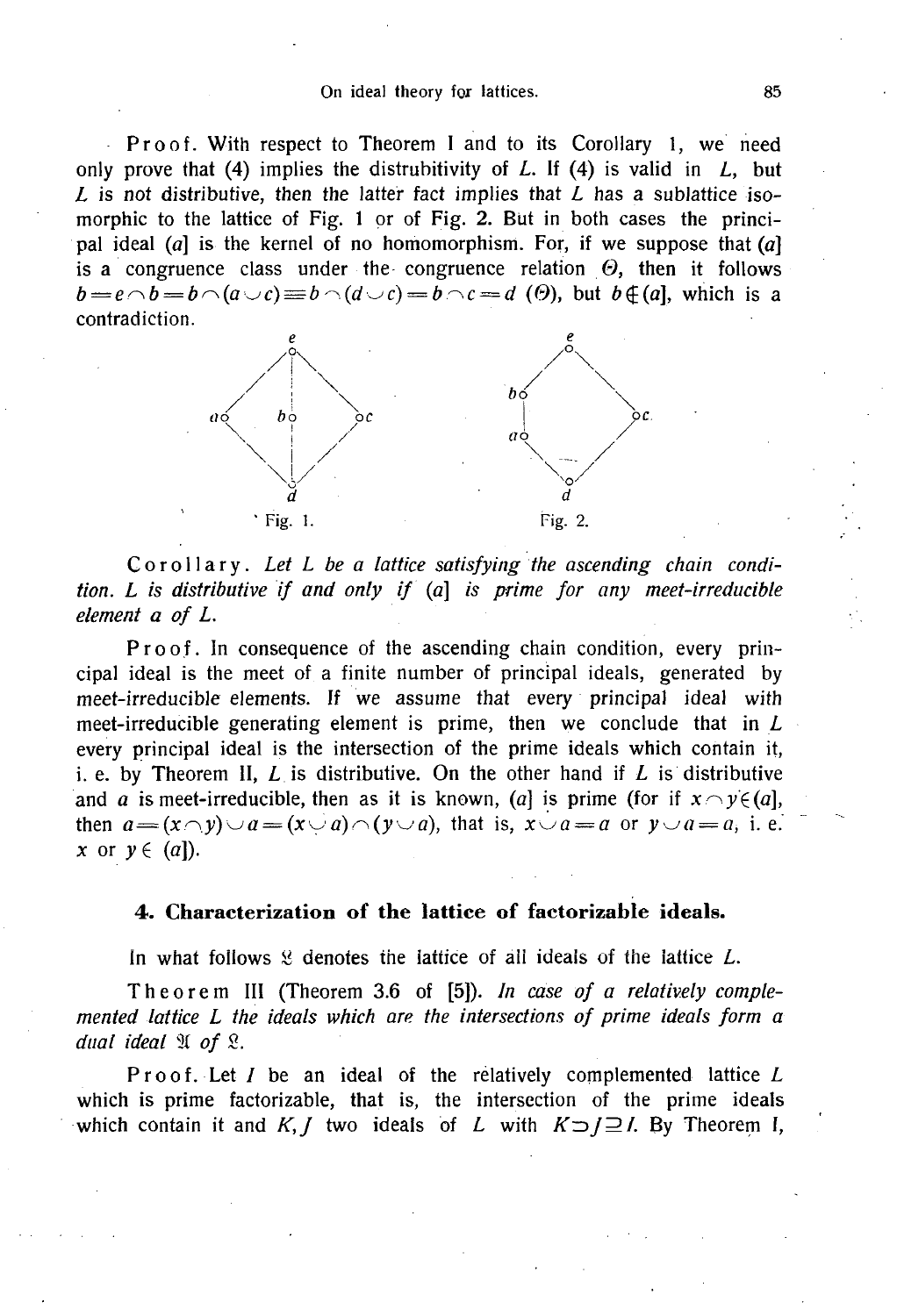there exists a homomorphic image  $L'$  of  $L$  with kernel  $I$ , such that  $L'$  is distributive. We show that if  $K'$  and  $J'$  denote the homomorphic images of *K* and *J*, respectively, then under this homomorphism  $K' \neq J'$ . The case *J*=*I* is trivial. If  $J \supset I$ , then let us choose three elements  $a, b, c$  such that  $a \in K \longrightarrow J$  and  $c \in J \longrightarrow I$ ,  $b \in I$ . Without loss of generality we may' assume that  $b < c < a$  (for  $b < b \cup c < a \cup b \cup c$  and  $b \cup c \in J-1$ ,  $a \cup b \cup c \in K-1$ ). We denote by *c* any relative complement of *c* in the interval [*b*, a]. Then  $\bar{c}(\bar{K}-1)$ , for in case  $\bar{c}(\bar{K})$ ,  $a = c \bar{c}(\bar{K})$  would be valid too. Now if  $K'=\bar{K}$ , then with suitably chosen *a* and *c*,  $a \equiv c$  would be valid. It follows  $\bar{c} \equiv b$ , that is, / would not be the kernel of this homomorphism.

Thus we have proved that every ideal which contains  $I$  is the complete inverse image of its homomorphic image in *L'.* As every ideal of *L'* is prime factorizable, the same is valid for all complete inverse images of them (see the proof of Theorem I).

On the other hand, if the ideals / and *J* are prime factorizable, then  $I \cap I$  is obviously prime factorizable, completing the proof.

Corollary. *If a relatively complemented lattice has an element a such that both (a] and [a) are prime factorizable, then L is distributive.* 

Proof. It is known that every convex sublattice of L is the set-theoretical intersection of an ideal *I* und a dual ideal *J.* If a convex sublattice contains *a,* then *I* contains (a] and *J* contains [a). It follows, by Theorem III, that  $I$  is prime factorizable. Consequently, by Theorem I,  $I$  is a congruence classe under some congruence relations. Dually we get that *J* has the same property. Hence, the set-theoretical intersection of / and *j* is also a congruence classe under a suitable congruence relation.

We obtain that every convex sublattice containing  $a$  is a congruence class under one and only one homomorphism. Thus this Corollary is a part of the following Theorem of [2] and [3]:

*Le L be a lattice and x a fixed element in L. In order that every convex sublattice of L which contains x be a congruence class under one and only one congruence relation it is necessary and sufficient that L be distributive* and every interval  $[x, y]$  or  $[y, x]$  as a sublattice be complemented.

*4) A—B* denotes the set-theoretical difference of the sets *A* and *B.*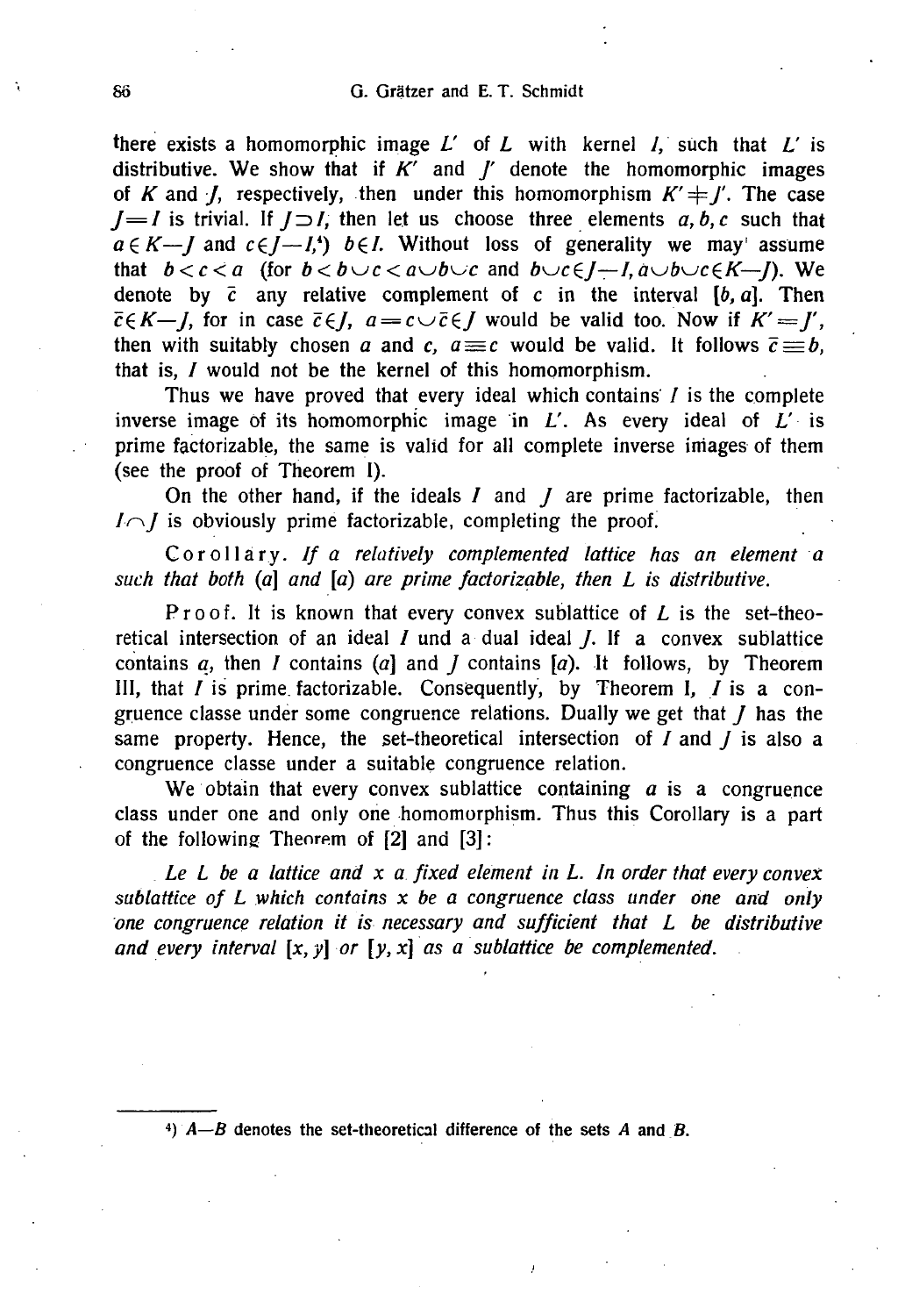### **5. Uniqueness of factorization.**

If  $I = \Lambda P_a$ , where every  $P_a$  is a prime ideal, then it is called a factorization of *I* (naturally we suppose that if  $\alpha \neq \beta$  then  $P_a \neq P_\beta$ ).

Theore m IV (Theorem 4.1 of [5]). *Let L be any lattice and I an ideal of L. If I is represented as an intersection of a finite number of prime ideals, then its irredundant'') factorization is unique.* 

Proof. Let

$$
(*)
$$

(\*)  $l = P_1 \cap P_2 \cap \cdots \cap P_n = Q_1 \cap Q_2 \cap \cdots \cap Q_k$ 

be two irredundant factorizations of *I*. Let us consider the ideal  $J = Q_1 \cap \cdots$  $\cdots \cap Q_{i-1} \cap Q_{i+1} \cap \cdots \cap Q_k$ . (We have supposed  $k > 1$ . The case  $n = k = 1$ is obvious.) The factorizations (\*) being irredundant,  $J \supset I$ , that is, there exists an  $a \in I$  such that  $a \notin I$ . Consequently, for at least one index *j*,  $a \notin P_j$ . For any  $q \in Q_i$  we have  $q \cap a \in Q_i \cap J = I \subseteq P_j$ , but  $a \notin P_j$ , therefore  $q \in P_j$  (for  $P_j$  is prime), that is,  $Q_i \subseteq P_j$ . In a similar way may be proved the existence of some  $Q_m$  such that  $P_j \subseteq Q_m$ , that is,  $Q_i \subseteq P_j \subseteq Q_m$ . Since the factorizations (\*) are irredundant, this is possible only in case  $Q_i = P_i = Q_m$ , that is if  $i=m$ . This at once implies that the two factorizations in (\*) are the same.

In proving the Corollary of Theorem II we have seen that in a distributive lattice L a principal ideal  $(a)$  is prime if and only if a is meetirreducible (see [1], p. 142, too). Thus we have the following

Corollary. *In a distributive lattice L, the representation of an element as an irredundant meet of meet-irreducible elements is unique.* 

Theore m V (Theorem 4.2 of [5]). *The following statements concerning a distributive lattice L are equivalent:* 

*(1) L is relatively complemented;* 

(2) *if an ideal of L is decomposed into the product of a finite number of its prime ideal divisors, then this factorization is unique;* 

(3) *every prime ideal is maximal;* 

(3') *every dual prime ideal is maximal.* 

Proof . (2) *implies* (3). If the prime ideal P is not maximal, then there exists an ideal I with  $P \subset I + L$ . By Lemma I there exists a prime ideal Q which contains *I*. Thus we get  $P = P \cap Q$ , i.e. the factorization of  $P$  is not unique.

<sup>5</sup>) The factorization in case  $n > 1$  is called irredundant if  $P_1 \cap \cdots \cap P_{i-1} \cap P_{i+1} \cap$  $\bigcap_{n\geq 0} P_n \supset I$  for all *i.*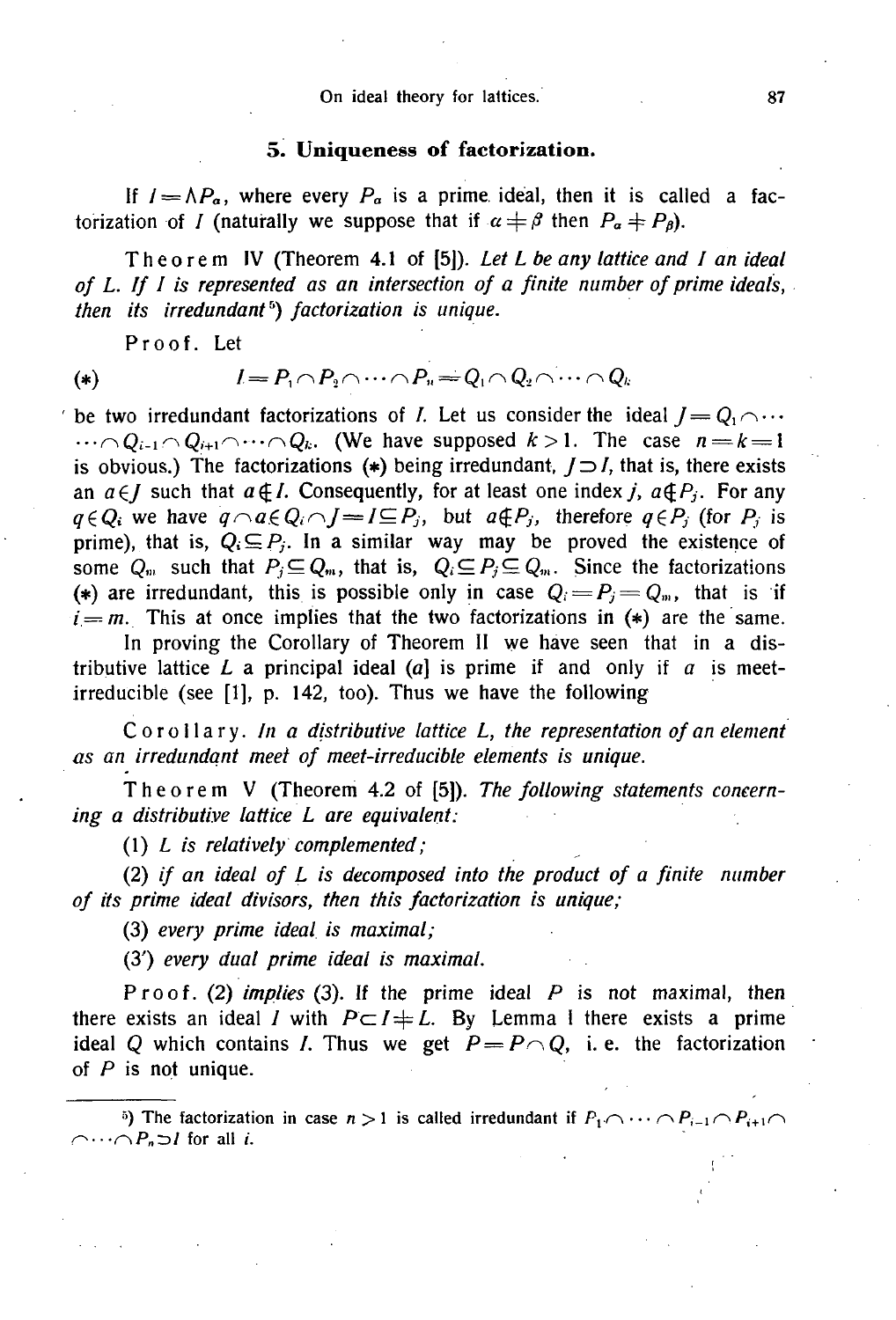(3) *implies* (1). Let  $b < c < a$ , and suppose that c has no relative complement in the interval *[b,a\.* Let us consider the dual ideal *D,* formed by the elements *d*, satisfying  $d \cup c \ge a$ , and the dual ideal<sup>6</sup>)  $E = (c \cup D$ . Obviously  $b \notin E$ , for in the contrary case  $b = c \land d$  (see footnote 6) for some  $d \in D$ , that is, *d* is a relative complement of *c* in  $[b, a]$ . So Lemma I may be used (for  $I = (b \, \text{and} \, E)$ , that is, there exists a prime ideal P, such that *P* is disjoint to *E* and  $b \in P$ . At last we consider the ideal  $(c) \cup P$ . It is clear that *a* is not an element of  $(c) \cup P$ , for in the contrary case  $a = c \cup p$  for some  $p \in P$ , hence by the definition of  $D, p \in D$ , contrary to the fact that P and *E,* and consequently, *P* and *D* are disjoint. According to Lemma I, there exists a prime ideal Q containing  $(c) \cup P$  such that  $a \notin Q$ . By the definitions, *Q* properly contains P, that is, the prime ideal *P* is not maximál.

(1) *implies* (2). Let

$$
(*) \qquad \qquad \qquad I = P_1 \cap \cdots \cap P_n = Q_1 \cap \cdots \cap Q_k
$$

be two factorizations of the ideal  $I$  of the relatively complemented distributive lattice *L.* At first we show that these factorizations are irredundant. Indeed, if  $I = P_2 \cap \cdots \cap P_n$ , then by the distributivity of the lattice of all ideals of a distributive lattice (see [1], p. 141),  $P_1 = P_1 \cup I = (P_1 \cup P_2) \cap \cdots \cap (P_1 \cup P_n)$ , but every prime ideal in the lattice of all prime ideals of *L* is meet-irreducible (for, if P is a prime ideal and  $P = I \cap I$ ,  $P \neq I$ ,  $P \neq I$ , then let us choose an  $x \in I - P$  and a  $y \in I - P$ ; obviously,  $x \cap y \in I \cap I = P$ , a contradiction), hence for some i,  $P_1 \cup P_2 = P_1$ , i.e. the prime ideal  $P_i$  is not maximal. By Theorem IV the two factorizations of  $I$  are the same, for in every relatively complemented distributive lattice all prime ideals are maximal (see [1], p. 160), that is, (1) implies (2).

Conditions (3) and (3') are dual to each other, condition (1) is selfdual, consequently, (1) is equivalent to (3') too, completing the proof.

Theore m VI (Lemma 4.3 of [5]). *If b covers a, then there exists at most one prime ideal P such that*  $a \in P$  *and*  $b \notin P$ *. Accordingly, if n is the length of the shortest connected chain of the interval [a, b\, then there exist at most n prime ideals which contain a but not b.r)* 

Proof. Let us suppose that P and Q are prime ideals,  $a \in P$ , Q and  $b \notin P$ , Q. If  $P \nRightarrow Q$ , then let us choose a  $y \in Q - P$ . Let  $x = y \cup a \in Q - P$ , so that  $x \notin P$ . Obviously,  $b \cap x = a$ , but  $a \in P$ , a contradiction.

The join of the dual ideals *A* and *B* is the dual ideal C generated by *A* and *B.*  In distributive lattices (see [1], p. 141) any  $c \in C$  is of the form  $c = a \wedge b$  ( $a \in A, b \in B$ ). Hence if  $b \in [c] \cup D$ , then  $b = \overline{c} \cap d$  ( $\overline{c} \geq c$ ,  $d \in D$ ) and if, moreover,  $b \leq c$ , then  $b = c \cap b = 0$  $=c\cap \tilde{c}\cap d=c\cap d$ .

<sup>7</sup>) This is a somewhat sharpened form of Lemma 4.3 of [5]. We were unable to find in [5]. the proof of the following Corollary.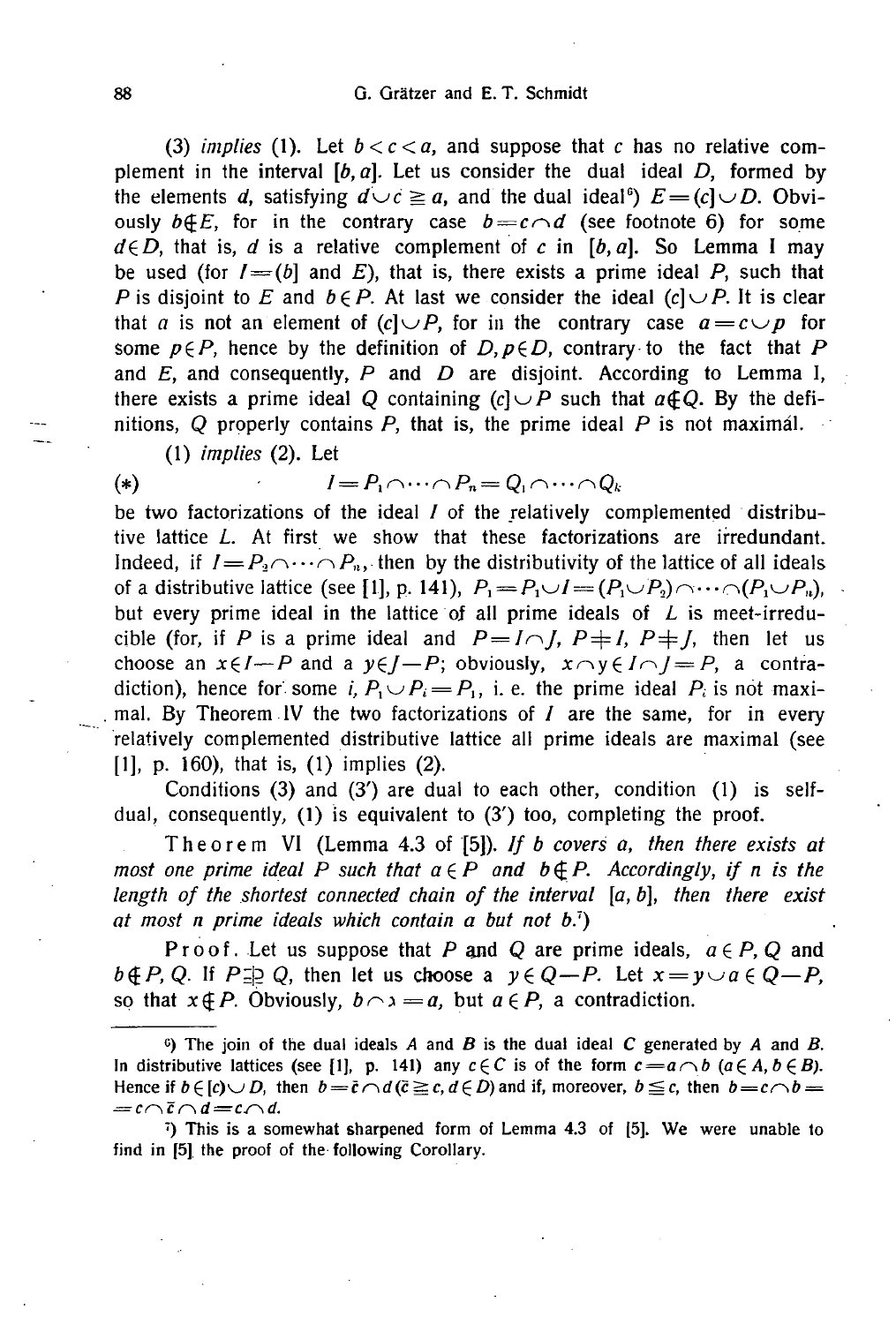Corollary. *In the lattice L, let n and m be the (finite) lengths of the shortest and the longest connected chains, respectively. Then L does not contain more than n prime ideals. L is distributive if and only if it contains m prime ideals.* 

Proof. The first statement of the Corollary follows evidently from Theorem VI.

If *L* is a distributive lattice, and  $1 = a_0 \succ a_1 \succ \cdots \succ a_m = 0 \ (x \succ y \text{ means})$ that *x* covers *y)* is a (maximal) chain of length *m,* then, by Lemma I, for all *i* there exists a prime ideal which contains  $a_i$ , but not  $a_{i-1}$ . Consequently, in *L* there exist at least *m* prime ideals.

Conversely, let us suppose that *L* contains *m* prime ideals. These obviously separate (by Theorem VI) the chain  $1 = a_0 \rightarrow a_1 \rightarrow \cdots \rightarrow a_m = 0$  (i. e. for  $i = 0, \ldots, m-1$  there exists a prime ideal  $P_{i+1}$  such that  $a_i \notin P_{i+1}, a_{i+1} \in P_{i+1}$ . By Theorem II, it is sufficient to prove that these separate all pairs of elements  $y < x$ . Let  $1 = b_0 > b_1 > \cdots > b_n = 0$  be a maximal chain which is a refinement of  $1 \ge x > y \ge 0$ . Owing to Theorem VI in *L* there is at most *n* prime ideals. We have supposed the existence of precisely *m* prime ideals and we know that  $n \leq m$ ; it follows  $n = m$  and the fact that every pair  $b_i, b_{i+1}$  $(i=0,1,\ldots,n-1)$  is separated by some  $P_i$ . Thus, obviously, some  $P_i$  separates x and *y* too.

We have shown (Corollary 1 of Theorem I) that any ideal of a distributive lattice is the product of its prime ideal divisors. The following problem arises: in what lattices is every factorization unique?

Theore m VII (Theorem 4.3 of [5]). *The following statements concerning a lattice L are equivalent:* 

*(1) every ideal of L is decomposed uniquely into the product of prime ideals;* 

(2) *every principal ideal of L is decomposed uniquely into the product; of prime ideals;* 

(3) S *is a relatively complemented distributive lattice;* 

(4) *L is a relatively complemented distributive lattice in which every closed interval has a finite length.* 

Proof. By Theorem II, any one of the conditions  $(1)$ — $(4)$  implies the distributivity of the lattice *L,* hence it may be supposed without loss of generality that *L* is distributive.

(2) *implies* (1). Let us suppose, in contradiction to (1), that there exists an ideal *I* which is factorizable into prime divisors in two ways:  $I = \Lambda P_a =$  $= \Lambda Q_{\beta}$ . Let *a* be an element of *I* and let us consider the (unique) factor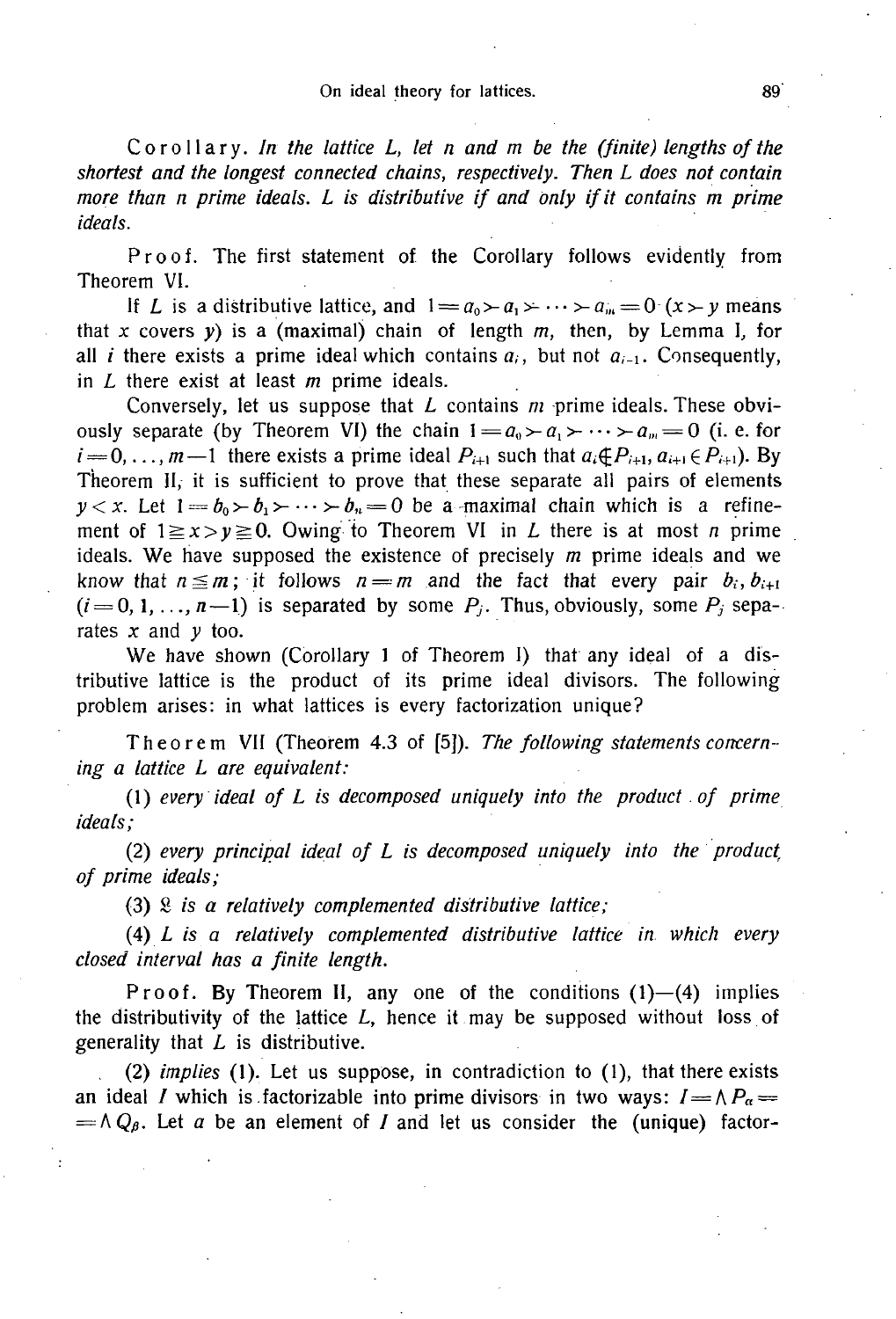ization of (a] =  $\Lambda R_\gamma$ . Obviously  $\Lambda R_\gamma \cap \Lambda P_\sigma$  and  $\Lambda R_\gamma \cap \Lambda Q_\beta$  are (after omitting the  $R<sub>y</sub>$  equal to some  $P<sub>a</sub>$  and  $Q<sub>a</sub>$ , respectively) two different factorizations of (a].

(1) *implies* (3). We consider ideals *l* and *l* such that  $l \supset l$ . Let  $l = \Lambda P_a$ and  $J = \Lambda P_a \cap \Lambda P_\beta$  be the factorizations of *I* and *J* where all ideals  $P_\beta$  are different from all  $P_a$ . Consequently,  $P_\beta \not\supseteq I$  for all  $P_\beta$ . We assert that  $(\Lambda P_{a})\cup(\Lambda P_{\beta})=L$ . Indeed if  $(\Lambda P_{a})\cup(\Lambda P_{\beta})\neq L$ , then there exists a prime ideal P which contains  $(\Lambda P_{\sigma}) \cup (\Lambda P_{\beta})$  and so  $P \supseteq I$ , therefore P is equal to some  $P_{\alpha}$ , so  $P_{\alpha}$  may be omitted from the factorization of *J*, in contradiction to (1). Hence every interval of the type  $[I, L]$  is complemented, therefore  $\mathcal{L}$ , which is distributive, is relatively complemented.

(3) *implies* (4). Let  $b < a$  ( $a, b \in L$ ) and let *I* be an ideal such that  $(a] \supset I \supset (b]$ . From (3), *I* has a relative complement in the interval  $[(b], (a)]$ . Hence by Lemma II,  $I$  is a principal ideal, i. e.  $(4)$  is indeed proved to be true in L, for the interval  $[b, a]$  of  $L$  — obviously — is a finite Boolean algebra in which every ideal is principal. $8$ )

(4) *implies* (2). Let (a] be a principal ideal which has two different factorizations (a] =  $\Lambda P_a$  =  $\Lambda Q_\beta$ . We choose an element  $b > a$ . Obviously, *b* is not element of all  $P_{\alpha}$  and  $Q_{\beta}$ , e.g. let  $b \notin P_1$  and  $b \notin Q_1$ . Combining condition (4) with Theorem V, we get that in  $L$  every prime ideal is maximal, hence  $(b)\cup P_1 = (b)\cup Q_1 = L$ . Since in a distributive lattice the relative complement is unique, we conclude  $(b|\cap P_1 \neq (b|\cap Q_1)$ , furthermore  $(b|\cap P_{\alpha})$  is a prime ideal in (b). If we consider those elements of  $\Lambda((b) \cap P_a)$  and  $\Lambda((b) \cap Q_\beta)$ which are in the interval  $[a, b]$ , we get obviously two different factorizations of the element a in the finite Boolean algebra *[a, b]\* this is clearly a contradiction.

### **6. Ideals and congruence relations.**

According to Theorem II every ideal of a distributive lattice is a kernel of a suitable homomorphism. In general, it is possible that there exist more than one homomorphisms with the same kernel. G. BIRKHOFF proposed the following problem (see [1], p. 161):

Find necessary and sufficient conditions, in order that the correspondence between the congruence relations and ideals of a lattice be one-one.

 $\%$ ) See [1], p. 161, Ex. 3. We can prove it in the following way: If in the Boolean algebra *B* every ideal is principal, then every maximal ideal is also principal, that is, *B*  is dually atomic, and hence atomic. The ideal I generated by the atoms of *B,* contains exactly those elements of *B* which are finite joins of the atoms of *B,* and the zero of *B. I* is a principal ideal, and the generating element *x* is a finite join of atoms. Obviously *x* is the greatest element of *B* and so *B* is finite.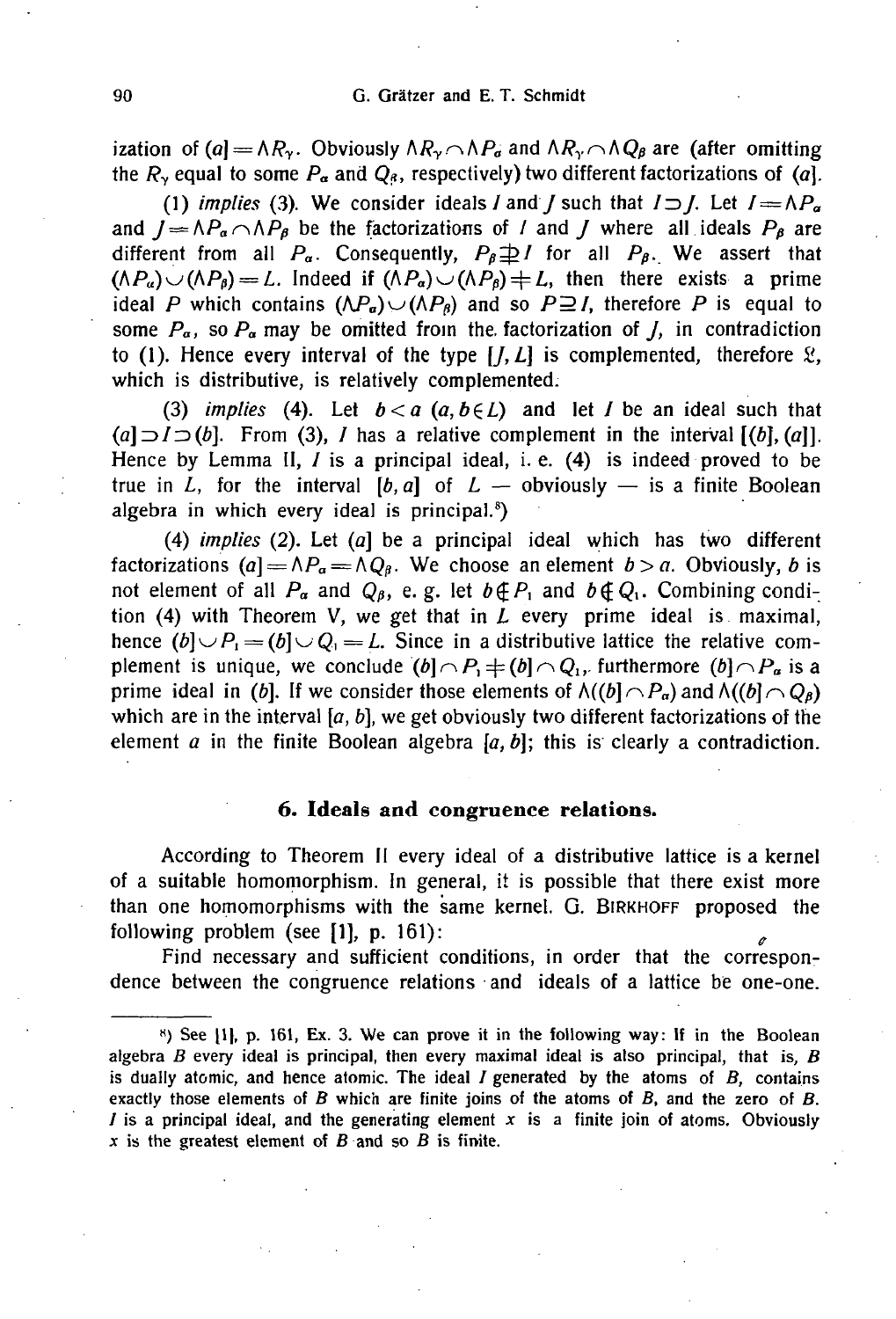### On ideal theory for lattices. 91'

This problem is answered in the following

Theore m VIII (Theorem 7.2 of [5]). *The congruence relations and the ideals of a lattice L correspond one-to-one if and only if L is a relatively complemented distributive lattice with* **0.** 

Proof. *Necessity*. The trivial (identical) homomorphism ought to have a kernel, hence 0 exists. The necessity of the distributivity is assured by Theorem II (condition (3)). At last, in order to verify the necessity of relative complementedness (we may already suppose that *L* is distributive), by Theorem V it is enough to prove that every prime ideal is maximal. But, in the contrary case there exist in *L* two prime ideals *P* and *Q* such that  $P \subset Q$ . It is evident that there exists a homomorphism with the kernel  $P$ , such that the homomorphic image is isomorphic to the lattice of two elements. On the other hand let  $A_1 = P$ ,  $A_2 = Q - P$ ,  $A_3 = L - Q$ . We define the relation  $\Theta$ :  $x \equiv y(0)$  if and only if x and y are in the same  $A_i$ ; (*i* = 1, 2, 3). It is easy to verify that  $\Theta$  is a congruence relation; the homomorphism induced by  $\Theta$ has the kernel P, and the homomorphic image is isomorphic to the chain of three elements. Consequently,  $P$  is the kernel of more than one homomorphism.

*Sufficiency.* This follows from Theorem II and from the evident fact that in a relatively complemented lattice with zero element every homomorphism is completely determined by its kernel ([1], p. 23).

### **9. Maximal extension of sublattices.**

Generalizing a theorem of K. TAKEUCHI [6], J. HASHIMOTO proves that any subiattice of a relatively complemented distributive lattice may be extended to a proper, maximal one. In proving it he uses a lemma and by its aid he proves Theorem 9.1; both the lemma and the theorem are proved by making use of some topologies. The other parts of the proof have purely lattice-theoretical character. For this reason now we prove only Theorem 9.1 (we need not use the lemma).

Theore m IX (Theorem 9.1 of [5]). *Let a be an element of a distributive lattice L, which is neither* 0 *nor* 1*, and let S be a subiattice of L which does not contain a. Then there exist a prime ideal P and a dual prime ideal Q, such that (denoting by P + Q the set-theoretical join of P and Q)*  $P+Q\supseteq S$ *and a*  $\oint P+Q$ .

Proof. Let us consider (if it exists) the ideal  $I$  generated by those elements of S which are less than  $a$ . Obviously  $a \notin I$ , consequently, applying Lemma I for  $I$  and  $[a]$ , there exists a prime ideal  $P$  containing  $I$  but not